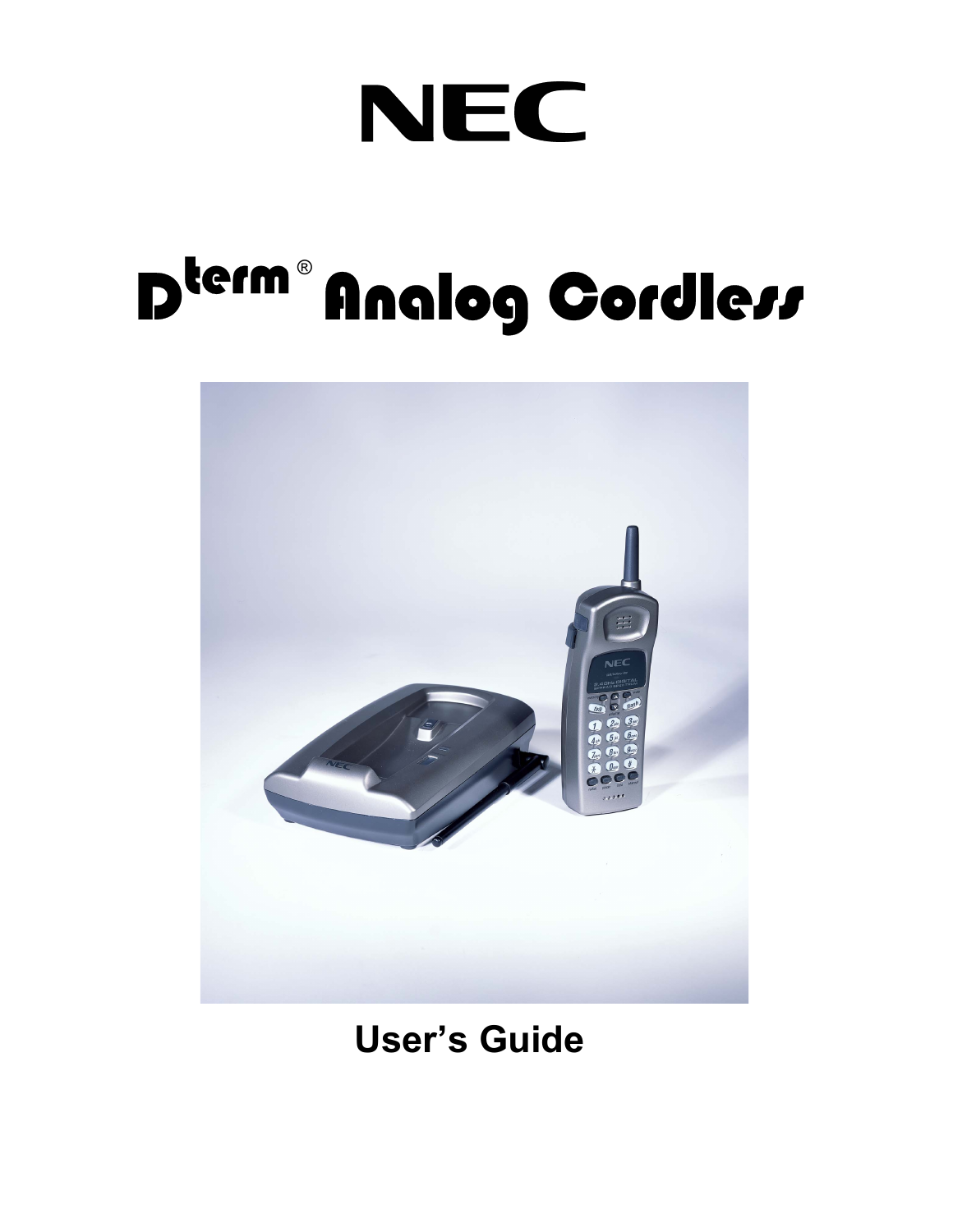#### **Controls and Functions**





- 1 **memory –** Enters or recalls numbers in memory.
- 2 **talk –** Answers or places calls.
- 3 **tone** Switches to tone dialing in pulse dial mode.
- 4 **redial –** Redials the last number.
- 5 **pause –** Adds a timed pause in a memory dialing sequence.
- 6 **talk/battery low –** An LED that indicates when the phone is in use or the battery is low.
- 7 **mute –** Turns off the handset microphone while you are using the telephone.
- 8 **flash –** Accesses call waiting (if available), transfer and conference calling.
- 9 **volume –** Sets both the ringer and earpiece volumes.
- 10 **channel –** Selects another channel for clearer reception.
- 11 **handset retainer –** Holds the handset in the base unit for wall mounting.
- 12 **status –** An LED that indicates the telephone is in use or the handset is charging.
- 13 **page/find –** Locates the handset.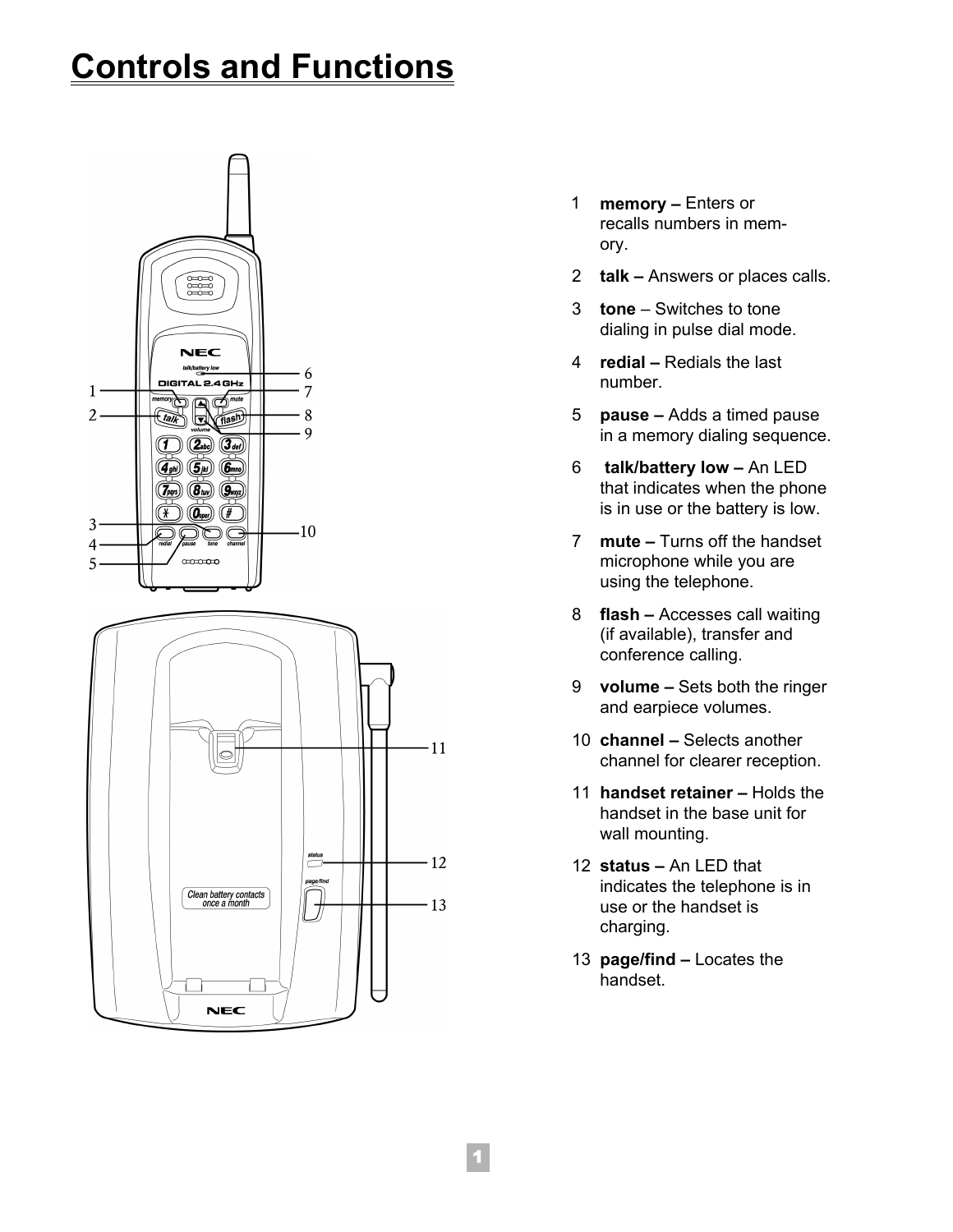#### **Connecting the Base Unit**

- 1. Connect the telephone line cord to the "TEL LINE" jack on the base unit and to a telephone outlet.
- 2. Connect the AC adapter to the DC IN 9V jack and to a standard 120 V AC wall outlet.
- 3. Set the base unit on a desk or tabletop and place the handset on the base unit.
- 4. Raise the antenna to a vertical position.



*Before plugging the telephone line into your new telephone, the rechargeable nickel-cadmium battery pack must be fully charged. Charge the battery for approximately 15 to 20 hours without interruption.*

### **USING YOUR PHONE**

| <b>Handset On Base</b>                                          |                                                                | <b>Handset Off Base</b> |                                              |  |
|-----------------------------------------------------------------|----------------------------------------------------------------|-------------------------|----------------------------------------------|--|
| <b>Answer Call</b>                                              |                                                                |                         |                                              |  |
| Remove the handset from the base,<br>(AutoTalk) or press talk.  |                                                                |                         | Pick up the handset and press talk.          |  |
| <b>Make Call</b>                                                |                                                                |                         |                                              |  |
| 1                                                               | Remove the handset from the base,<br>(AutoTalk) or press talk. | 1                       | Press <i>talk</i> .                          |  |
| $\overline{2}$                                                  | The <i>talk/battery low</i> LED lights.                        | $\overline{2}$          | The <i>talk/battery low</i> LED lights.      |  |
| 3                                                               | Listen for the dial tone.                                      | 3                       | Listen for the dial tone.                    |  |
| 4                                                               | Dial the number.                                               | 4                       | Dial the number.                             |  |
| <b>Hang Up</b>                                                  |                                                                |                         |                                              |  |
| Return the handset to the base,<br>(AutoStandby) or press talk. |                                                                |                         | Press talk.                                  |  |
| <b>Redial</b>                                                   |                                                                |                         |                                              |  |
| 1                                                               | Remove the handset from the base,<br>(AutoTalk) or press talk. | 1                       | Pick up the handset and press talk.          |  |
| 2                                                               | Listen for the dial tone.                                      | $\overline{2}$          | Listen for the dial tone.                    |  |
| 3                                                               | Press redial to dial the last number dialed.                   | 3                       | Press redial to dial the last number dialed. |  |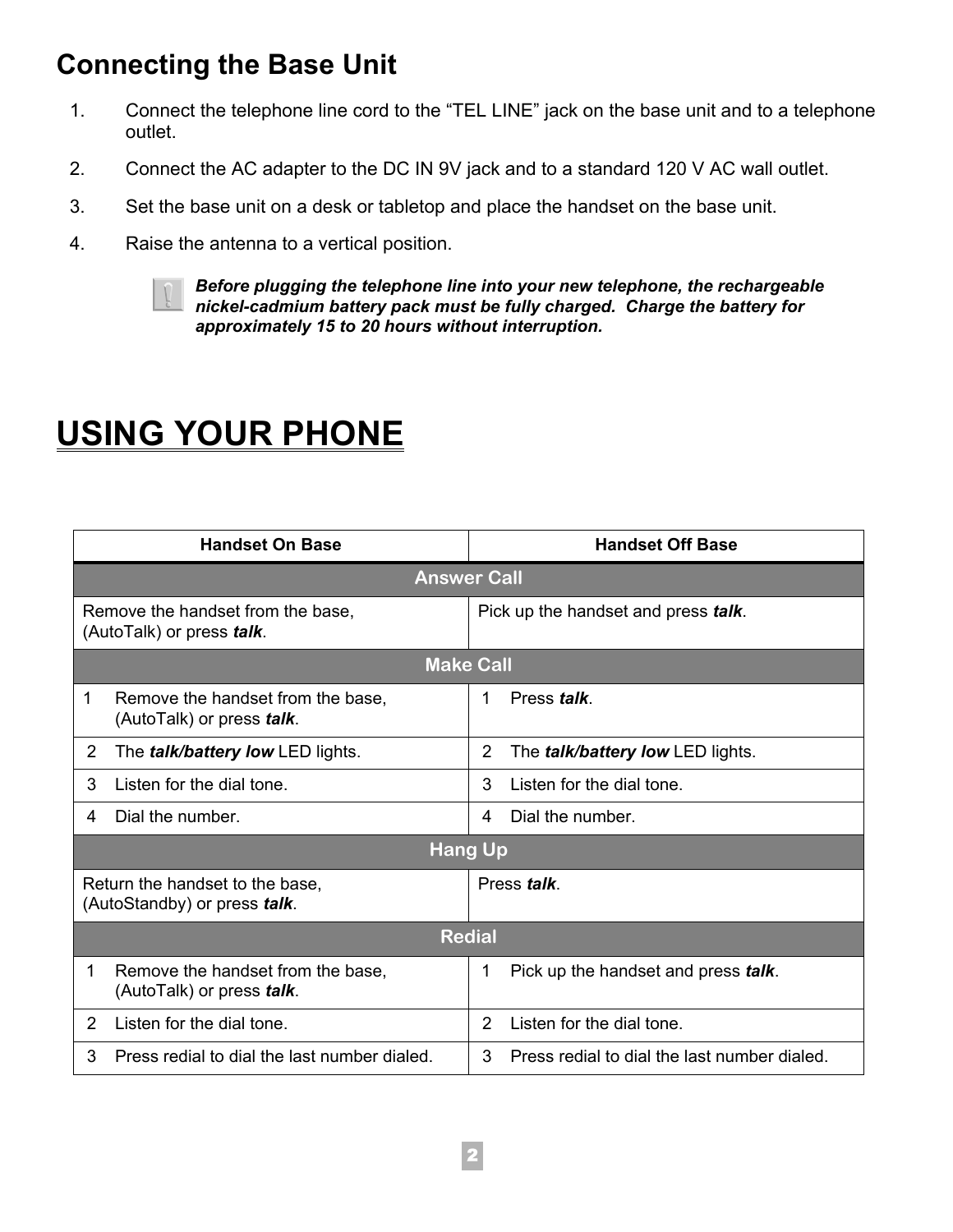#### **Receiver, Ringer Tone and Volume Control**

The telephone has two ringer tones and each tone has two volume levels.

While the telephone is idle, continue to press *volume* until you hear the ringer tone and volume level you want.

The telephone has four receiver volume levels: **Low**, **Medium**, **High**, **Maximum**.

While on a call, continue to press *volume* until you hear the volume level you want. (When you hang up, the telephone retains the last volume setting selected.)

#### **Muting the Handset**

The handset microphone can be temporarily turned off (muted) during a telephone conversation so the person you are talking with cannot hear you. You can turn the microphone back on to resume the conversation.

- 1. While on a call, press mute on the handset to turn the microphone off.
- 2. Press *mute* or *talk* to cancel mute. (The microphone is turned on.)

#### **Flash Button**

The *flash* button allows you to access services such as Centrex call waiting, call transfer, conference calling and call hold.

- 1. During the conversation, press *flash*. (If accessing call waiting; this allows you to answer the second caller.)
- 2. Press *flash* again. (This returns you to the previous call.)

#### **Storing a Number**

Your NEC D*term* Analog Cordless telephone has 10 memory locations for storing important or frequently called telephone numbers.

- 1. Remove the handset from the base unit.
- 2. Press *memory*.(The *talk/battery low* LED flashes and a beep is heard).
- 3. Enter the telephone number you want to store (up to 20 digits).
- 4. Press *memory* and enter the memory location (0~9) you want to use.

You will hear a long beep and the *talk/battery low* LED stops flashing indicating the number has been successfully stored. If you select any keys other than 0~9 or you exceed the 20-second limit, the handset beeps rapidly and no number will be stored.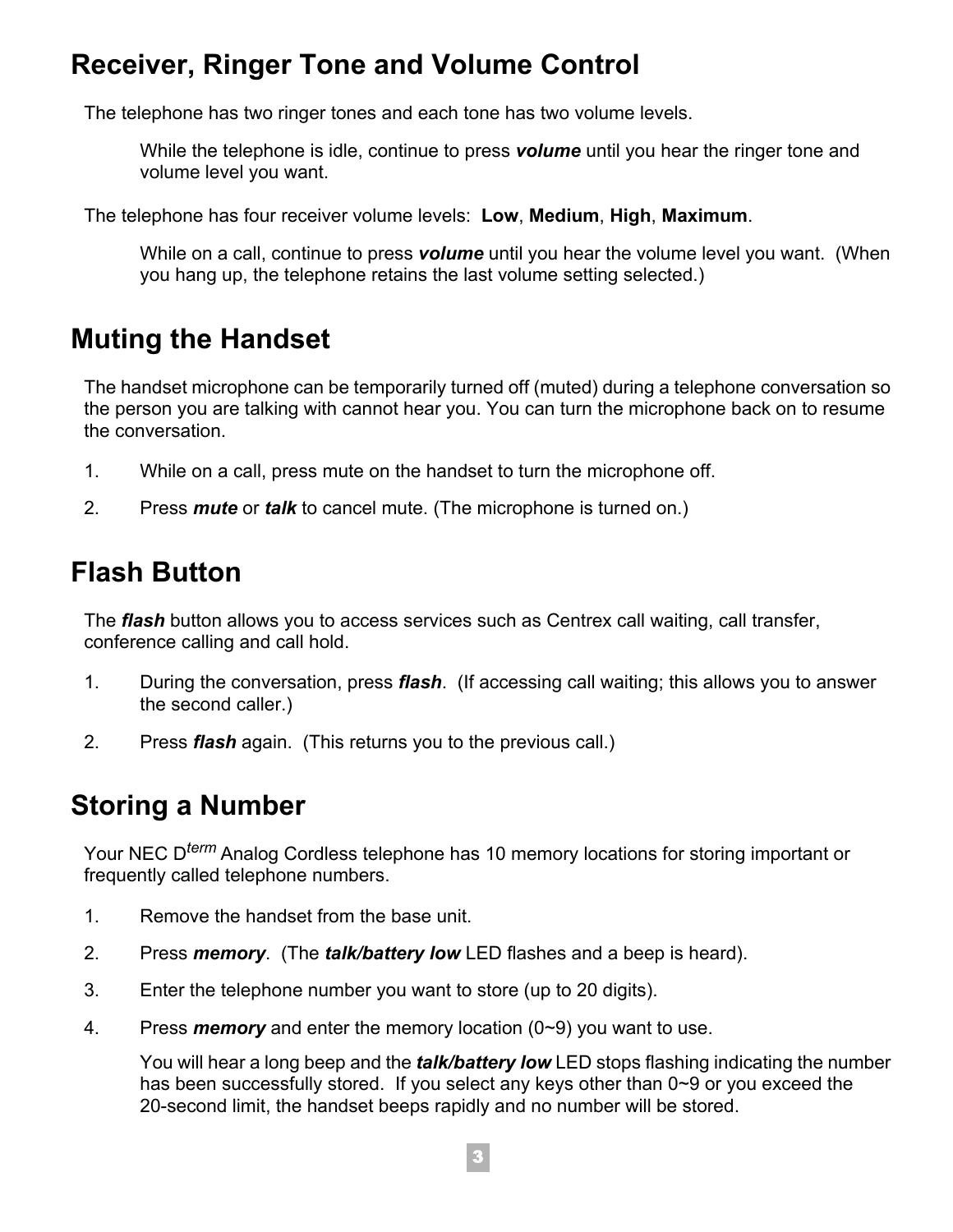#### **Storing Mixed Tone/Pulse Numbers**

If the telephone is set up for pulse dialing, mixed mode numbers can be stored to easily access long distance services.

- 1. Remove the handset from the base unit.
- 2. Press *memory*. (The *talk/battery low* LED flashes and a beep is heard.)
- 3. Enter the number(s) to be dialed in pulse mode.
- 4. Press *tone* on the handset to enter a pause. (This also counts as one digit.)
- 5. Enter the number(s) to be dialed in tone mode.
- 6. Press *memory* and enter the memory location (0~9) you want to use.

The ability to pulse dial is dependent upon the telephone system and/or the outside lines to which the D*term* Analog Cordless is connected.

#### **Dialing a Stored Number**

- 1. Remove the handset from the base unit.
- 2. Press *talk*.
- 3. Press *memory* and enter the memory location number (0~9) you want to dial. (If you select a memory location that does not have a number stored in it, the handset beeps rapidly.)
- 4. The number is dialed.

#### **Chain Dialing**

After dialing a number you may be requested to enter a special access code, for example, when performing a banking transaction.

4

To dial the number using chain dialing:

- 1. Remove the handset from the base unit.
- 2. Manually dial the telephone number.
- 3. Press *memory* and enter the memory location number (0~9) you want to dial.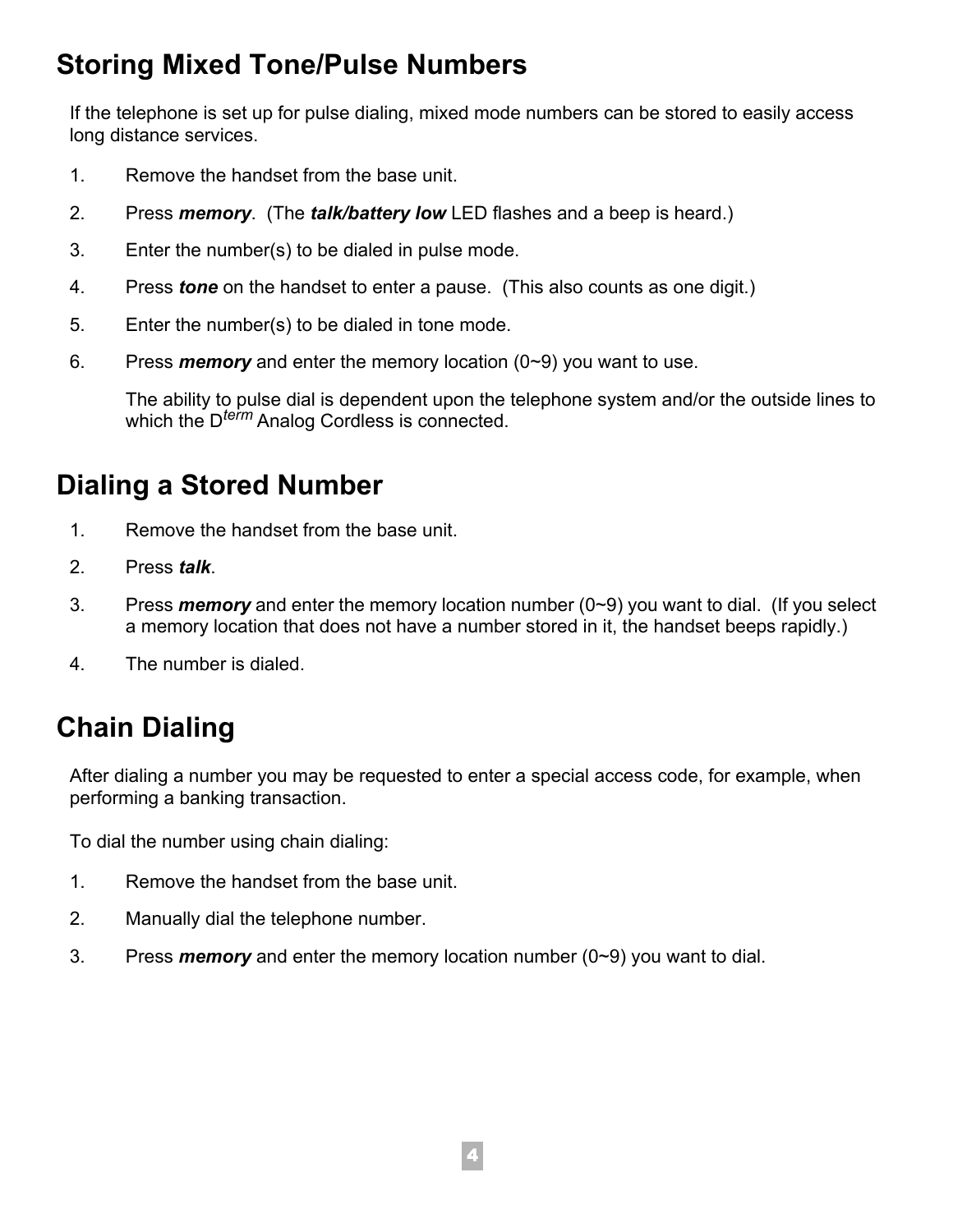#### **Replacing a Stored Number**

When you enter the memory location number, any number previously stored for the memory location is replaced.

#### **Erasing a Stored Number**

- 1. Remove the handset from the base unit.
- 2. Press *memory* twice.
- 3. Enter the memory location number (0~9) you want to erase. (You will hear a long beep confirming the number has been erased.)

#### **Selecting a Different Channel**

You can manually change the telephone channel for clearer operation. There are 30 factory-set channels from which you can select. (Changing channels only works when the telephone is in use.)

- 1. Remove the handset from the base unit.
- 2. Press *channel.* (The *talk/battery low* LED flashes, indicating the telephone is changing channels.)
- 3. Continue step 2 until you find a clear channel.

#### **Traveling Out of Range**

When you begin to move too far away from the base unit, you will hear a clicking sound. As you travel further out of range, the voice transmission begins to break up. Once you have passed the range limits of the base unit, the call terminates.

#### **Page/Find Button**

Page/find only works when the telephone is **not** in use.

- 1. Press *page/find* on the base unit for a five-second beep.
- 2. Press and hold the *page/find* button for a longer beep.
- 3. Once the handset has been located; press *talk* on the handset to end the page/find feature.
- 4. If you do not wish to make a call at this time, press *talk* again to hang up.

5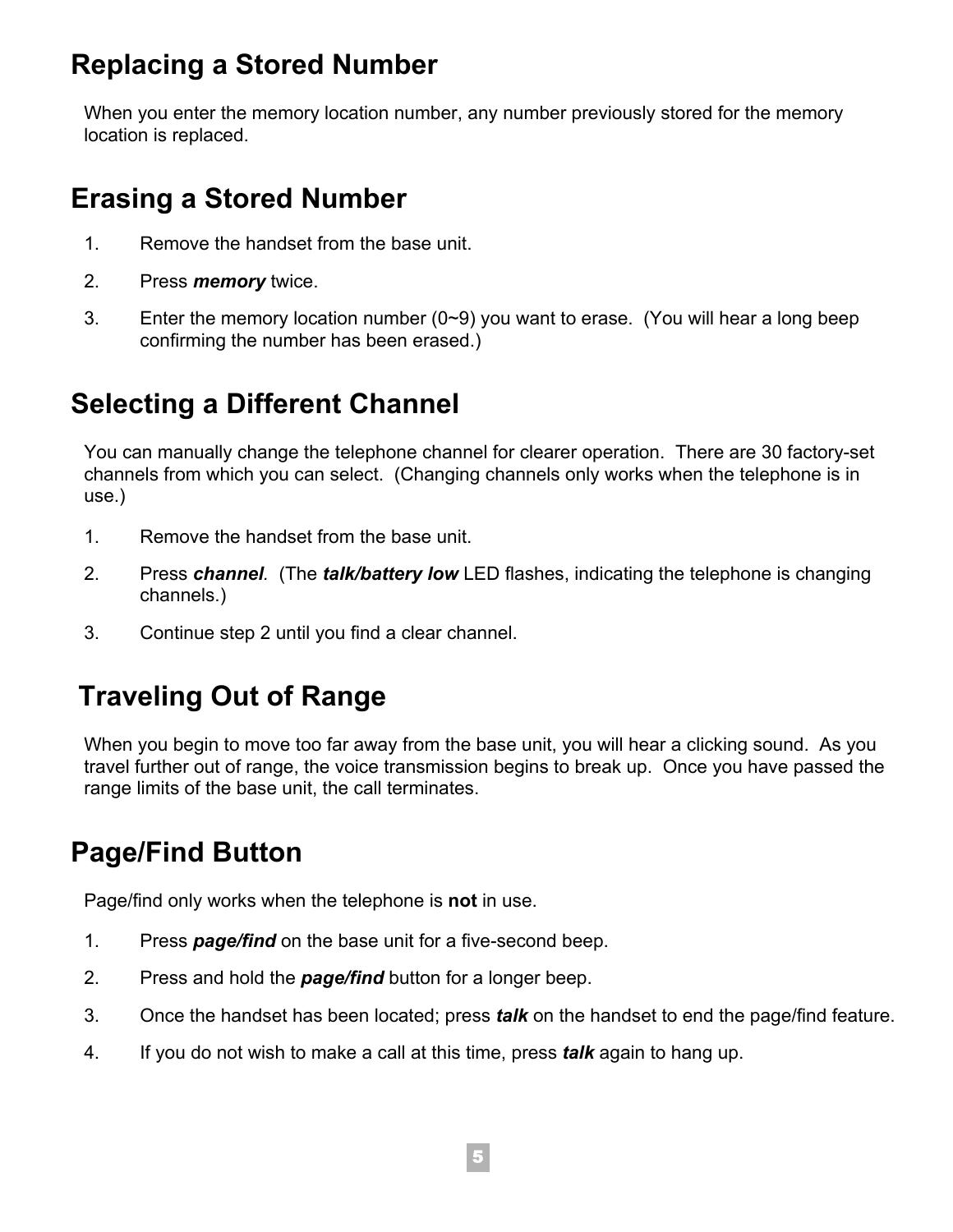#### **Headset Installation**

Your telephone may be used with an optional headset. To use this feature, simply plug the headset into the headset jack on the handset. Your telephone is ready for handsfree conversation.

#### **Setting the Dial Mode Switch**

Place the switch in the "Tone" position for tone dialing, or the "Pulse" position for pulse dialing.

The ability to pulse dial is dependent upon the telephone system and/or the outside lines to which the D*term* Analog Cordless is connected.

#### **Charging the Battery**

The plastic connectors will fit together only one way. Make sure the battery connector is properly aligned.



*Before plugging the telephone line into your new telephone, the rechargeable nickel-cadmium battery pack must be fully charged. Charge the battery for approximately 15 to 20 hours without interruption.*

- 1. Remove the handset battery cover.
- 2. Plug the battery cable into the handset and place the battery pack inside the battery compartment.
- 3. Replace the battery cover.
- 4. Place the handset on the base to charge. (The handset can charge in either the face-up or face-down position.)

#### **Low Battery Indicator**

When the battery pack in the handset needs to be charged, the *talk/battery low* indicator flashes. If this occurs while you are on the telephone, you will hear an alert tone. Complete your call as quickly as possible and return the handset to the base unit for charging.

#### **Cleaning Battery Contacts**

To maintain a good charge, it is important to clean all battery contacts on the handset and base unit about once a month. Use a dry cloth or pencil eraser, if necessary. Do no use any liquids or solvents.

6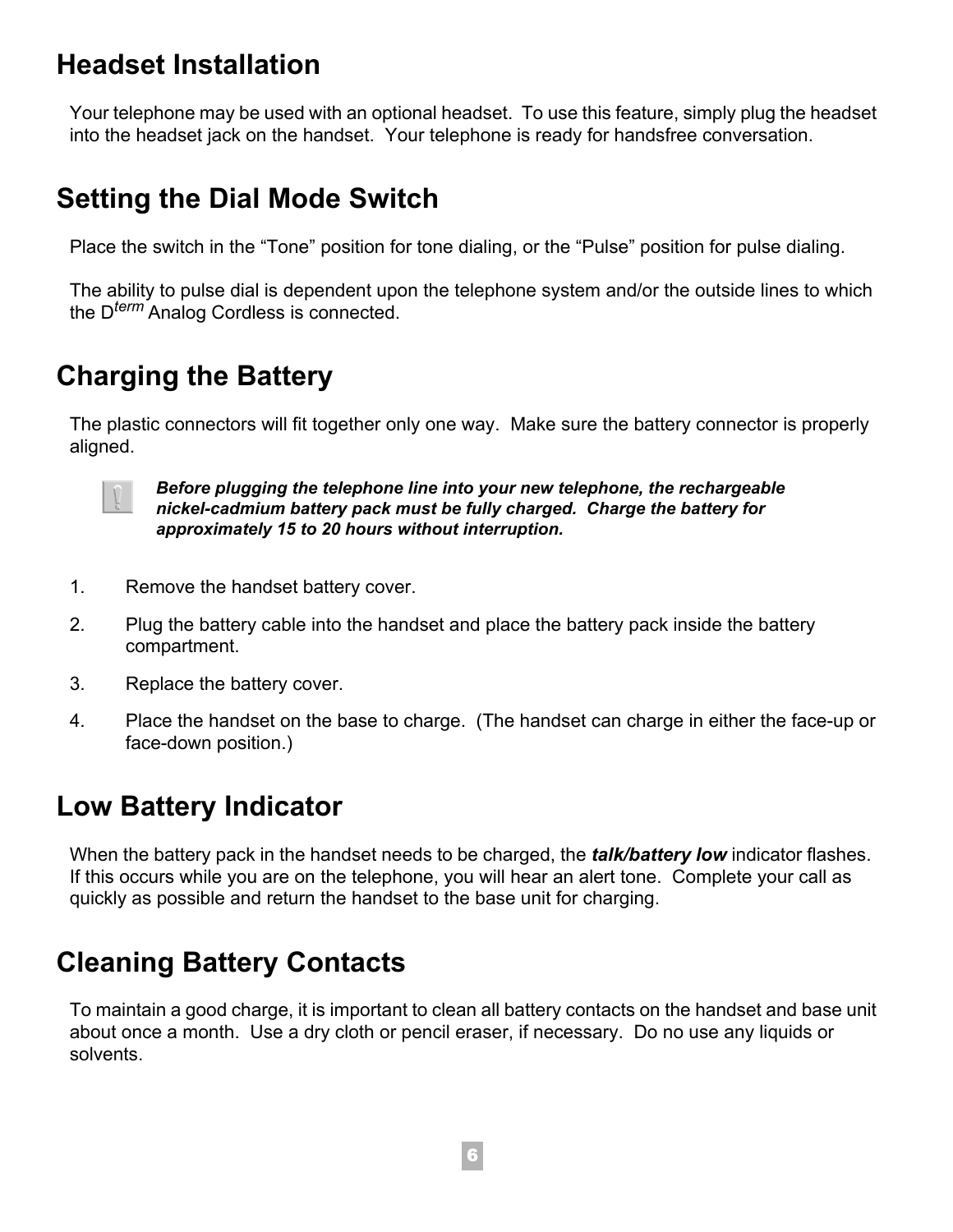#### **Beltclip Installation**

- 1. Insert the beltclip into the holes on each side of the handset.
- 2. Press down firmly until it clicks into the holes.

If you have wall mounted the base, you cannot place the handset with the keypad facing inside. Pull both sides of the beltclip out of the holes to remove.

D*term* Analog Cordless is hearing aid compatible.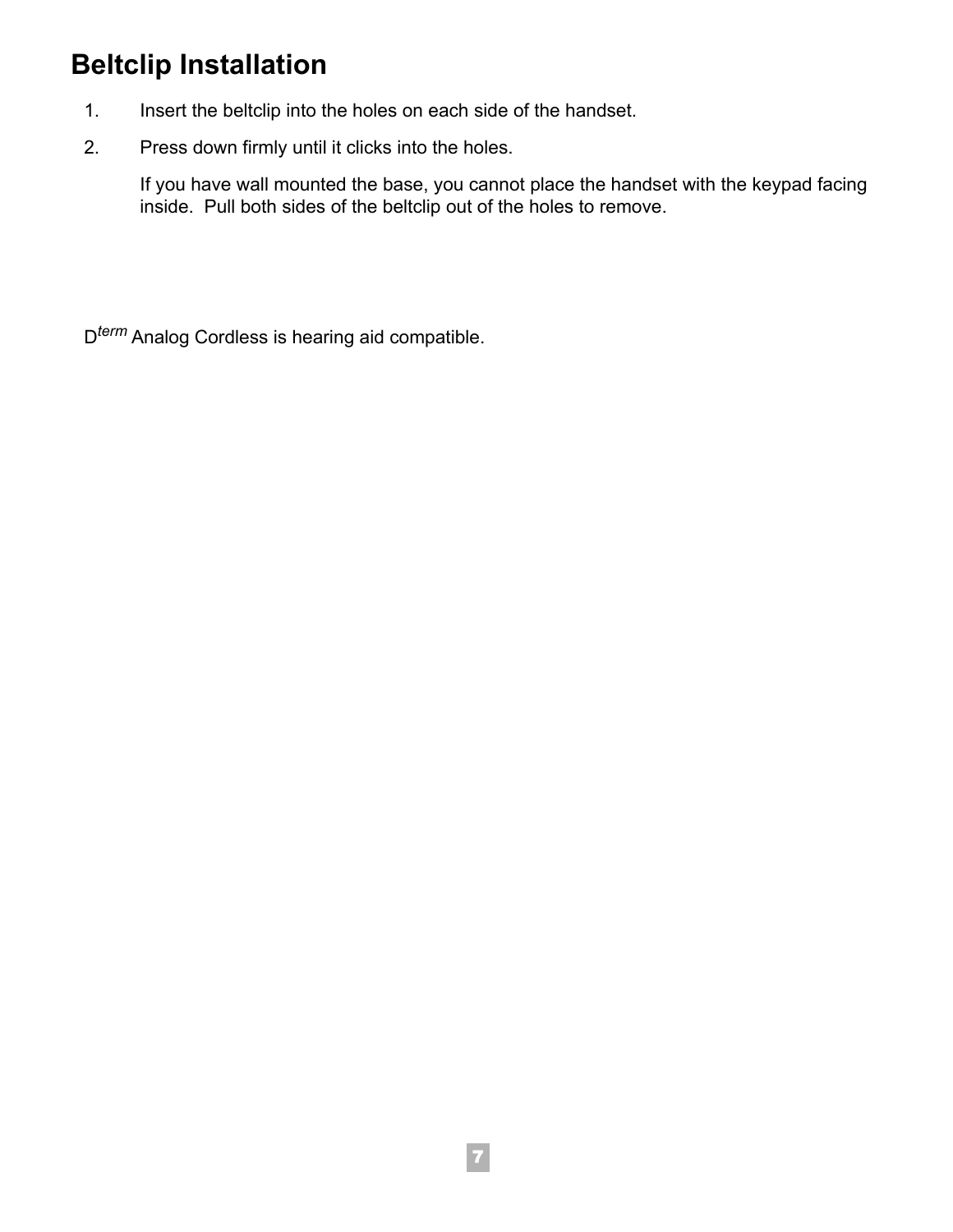#### **Optional Available Parts**

| <b>Part Description</b>                      | <b>Stock Number</b> |
|----------------------------------------------|---------------------|
| Headset with Foam Covered Ear and Microphone | 730616              |
| Replacement AC Adapter for Base Unit         | 760625              |
| Replacement String-Type Beltclip             | 730624              |
| <b>Replacement Wall Mount Unit</b>           | 730623              |